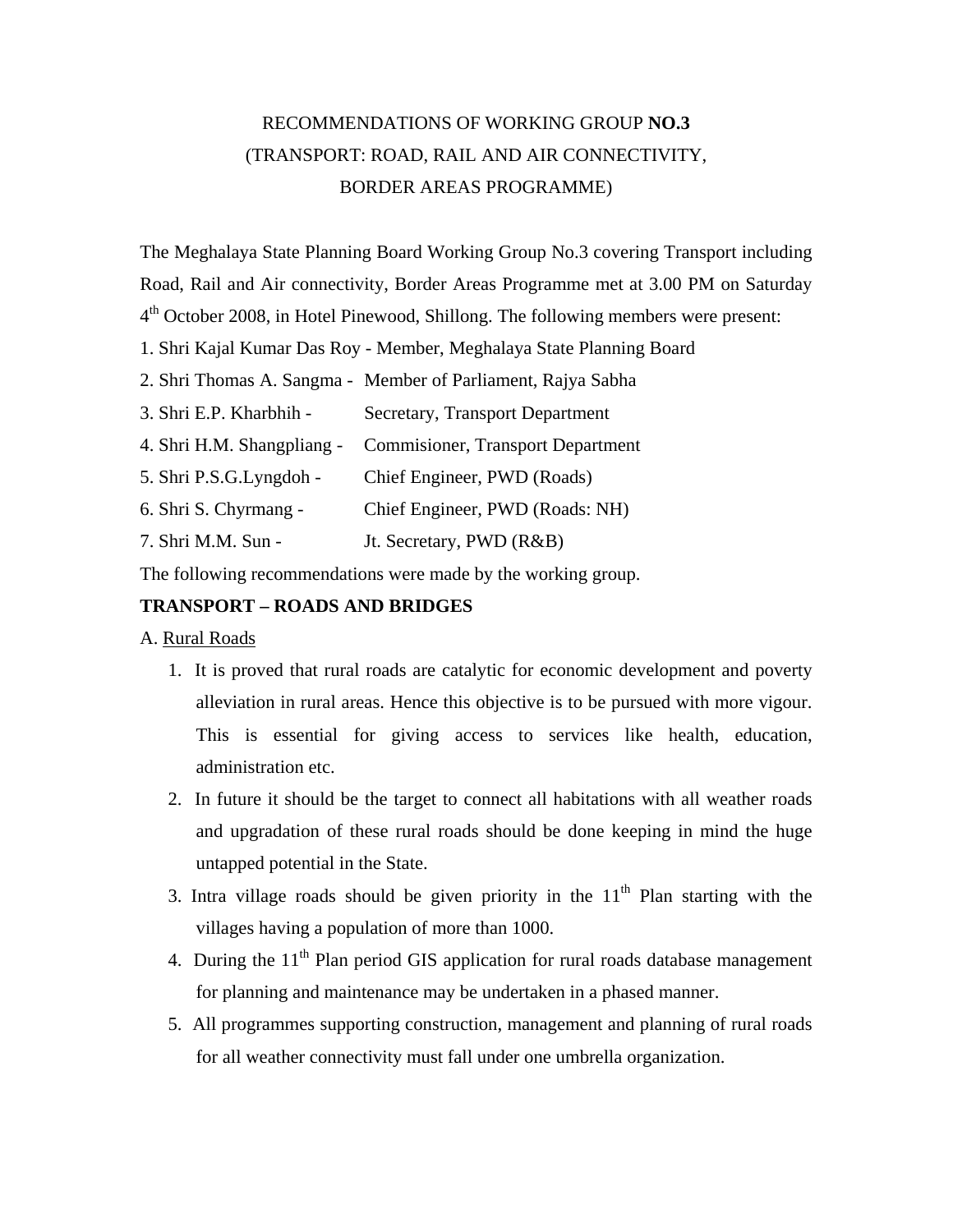- 6. The State could not compile the road length constructed by different agencies under funding from different sources. The same should be compiled to get the actual road length of the State and the actual road density. The present road density is based only on PWD road length.
- 7. Construction of a road should not be taken up (from the state fund) to connect a village having a population of 250 or more.
- B. State Highways (SHs) and Major District Roads (MDRs)
- 1. Since the condition of state highways and major district roads is very bad it is suggested that funds available from Ministry of Development of North Eastern region (DoNER), CRF, E&I etc. are totally utilized for improvement, widening, strengthening etc. of these roads on the basis of traffic density.
- 2. It is suggested that conversion of semi permanent (SPT) bridges to reinforced cement concrete (RCC)/Prestressed bridges on SHs and MDRs is taken up on a priority basis from state/central funds.
- 3. It is also suggested that PPP be encouraged for improvement and development of SHs and MDRs including conversion of SPT bridges.
- C. Town Roads
- 1. It is suggested that the Urban Affairs department should be involved in construction, development and beautification of town roads.
- 2. Laying and maintenance of water supply pipelines on PWD roads should be undertaken by the PWD as deposit work, otherwise the regular maintenance is expensive since improper laying of water supply pipelines and their poor maintenance cause heavy leakages which further damage the pavements.
- D. Maintenance
- 1. Once assets are created it is most essential to maintain the same. There is over 8000 kms. of roads under PWD (Roads). The condition of SHs and MDRs are poor and rural roads are very poor. This is mainly due to non availability of adequate maintenance funds as per requirement i.e. as per recommendation of Ministry of Road Transport and Highways (MoRT&H), Government of India/Indian Roads Congress (IRC), poor planning by the department, irregular maintenance activities by the M.Roll labs. and staff of the department.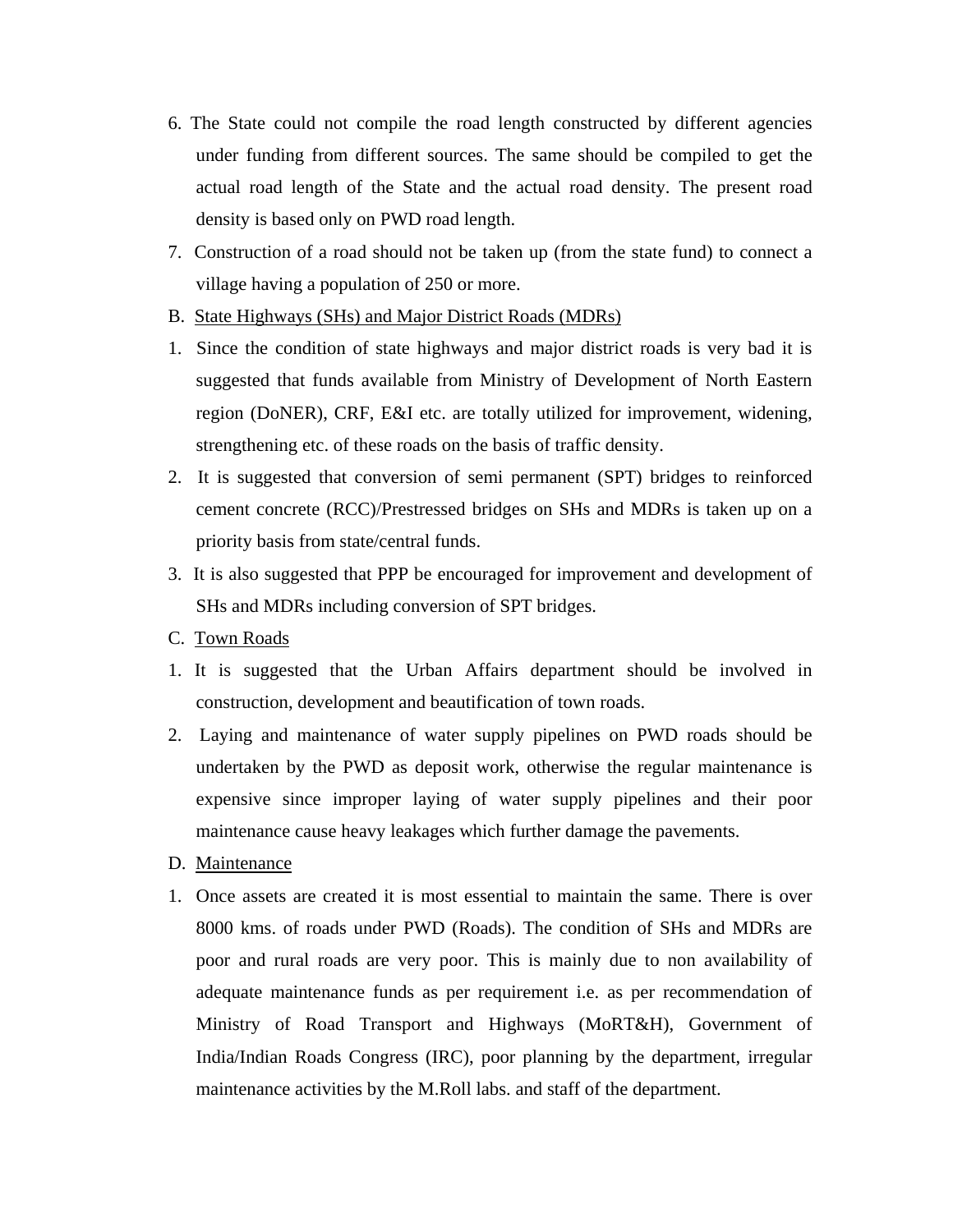- 2. To quote from the Report of the  $12<sup>th</sup>$  Finance Commission, "it is far more important to ensure that assets already created are maintained and yield services originally envisaged than to go on undertaking commitments for creating more assets. We notice that maintenance of roads and bridges has not been given adequate importance by the states. We are, therefore, recommending additional grants separately for maintenance of roads and bridges and maintenance of buildings."
- 3. A huge amount (50%-55%) of maintenance grant is spent annually for making payment of salaries to Work Charge Staff (Surplus) and M.Roll labs. At present maintenance grant per km. is roughly Rs. 68000/- including salary of Work Charge Staff and M.Roll labs. which is quite inadequate. Hence it is recommended to increase the maintenance grant as per recommendation of Ministry of Road Transport and Highways (MoRT&H), Government of India/Indian Roads Congress (IRC).
- 4. It is understood that the department has no policy for proper planning of maintenance of roads and it is totally left on Executive Engineers (E.Es) and Sub-Divisional Officers (S.D.Os). It is recommended that the department officers in the rank of Superintending Engineer (S.E) and Additional Chief Engineer (Addl. C.E) carry out assessment of damages (SR/PR/FDR etc.) of SHs and MDRs in advance and frame the estimates for carrying out the work in the next year. This amount is to be kept separately and released on the recommendation of the Additional Chief Engineer.
- 5. It is recommended that the maintenance activities of the supervisory staff and M.Roll labs. be improved.
- 6. Top priority should be given to the maintenance of roads to sustain the assets created and reap the benefits.
- E. Resource Mobilization
- 1. Independent road fund: It is a fact that there is no scope of PPP in rural road construction and maintenance as the traffic intensity is very low. Government of India has created a dedicated Road Fund by imposing cess on petrol and diesel. Some states eg. Karnataka, UP, Assam, Mizoram have also set up a dedicated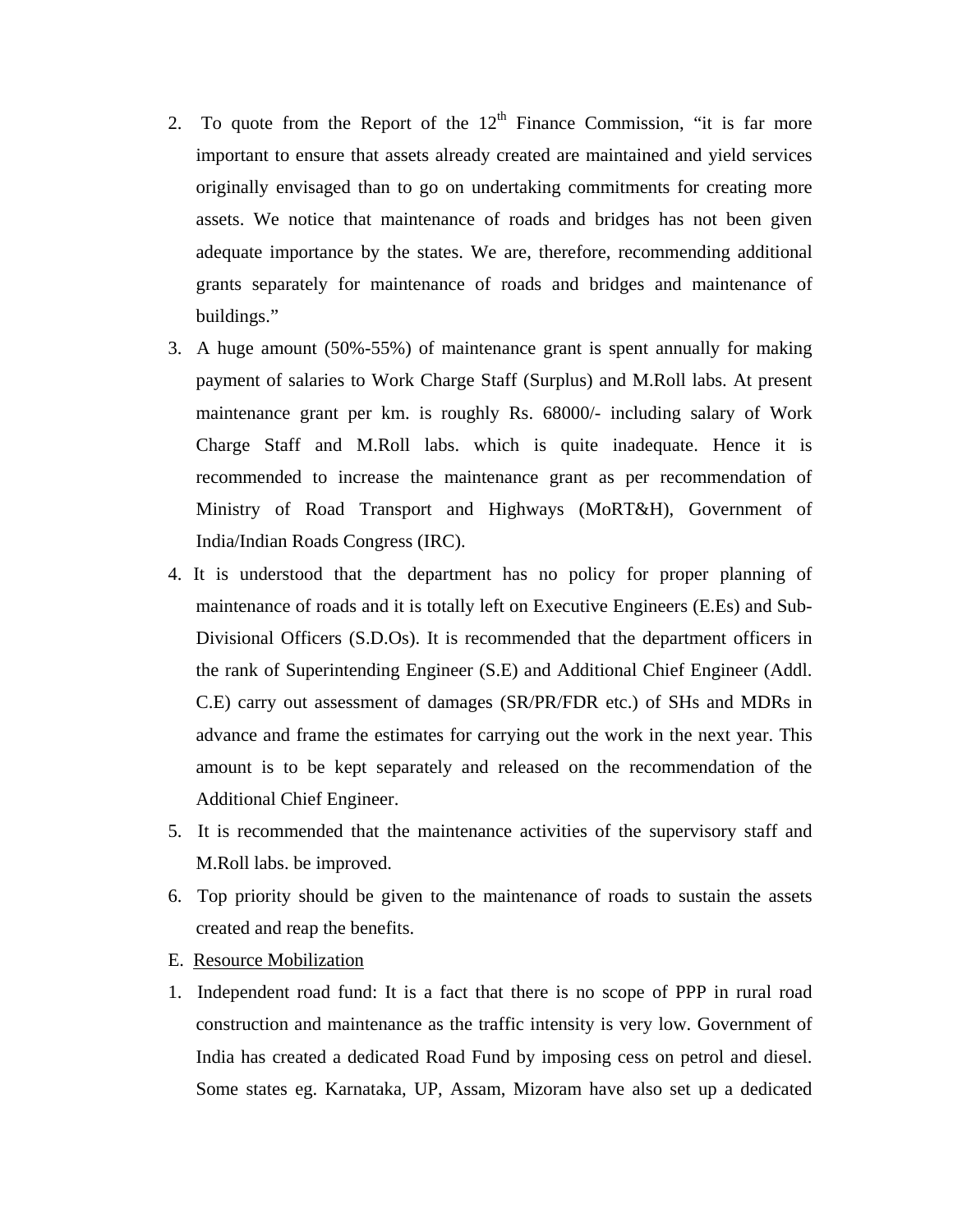road fund for creating resources. This may be done in our State by imposing cess on petrol, diesel, limestone, coal, stone, metals, sand etc. This fund may be utilized proportionately for development & management of roads.

- 2. Innovative funding options other than borrowings This may be adopted by charging the beneficiaries. This may be made applicable to the road users in coal mine areas of the State.
- F. Miscellaneous
- 1. It is highly recommended that all spill over schemes from  $7<sup>th</sup>$  Plan to 9<sup>th</sup> Plan are completed by 2009-2010 and the  $10^{th}$  Plan by 2010-2011.
- 2. The Bank of Sanction (BOS) as on 1.4.08 is 1:5.97 which is very much on the higher side. The BOS in a particular financial year should not exceed 1:3 (i.e. three times the plan outlay excluding the common outlay of a particular financial year).
- 3. Sanction of plan schemes are unavoidable and sanction should be accorded proper planning and should not be driven by politics.
- 4. The department needs to frame a Road Development Plan/Vision 2020. Once it is approved it can serve as a guiding reference for formulating a comprehensive master plan for the State.
- G. Research and Development
- 1. R&D is an integral part of any development. It is suggested that a special amount is earmarked for R&D every year and the R&D wing of the department should be strengthened.
- H. Training/Capacity Building
- 1. As per World Bank objective, "capacity building is strengthening of governments and education of government officials." Hence arrangements are to be made for imparting training to staff from senior level to the very juniors for developing skill, competence and for general upgrading of performance ability.
- 2. Arrangements are also to be made for imparting training to the contractors.
- I. Computerization/E- governance
- 1. It is understood that the department is still not fully computerized and not brought under E-governance. It is highly recommended that by the end of  $3<sup>rd</sup>$  year of the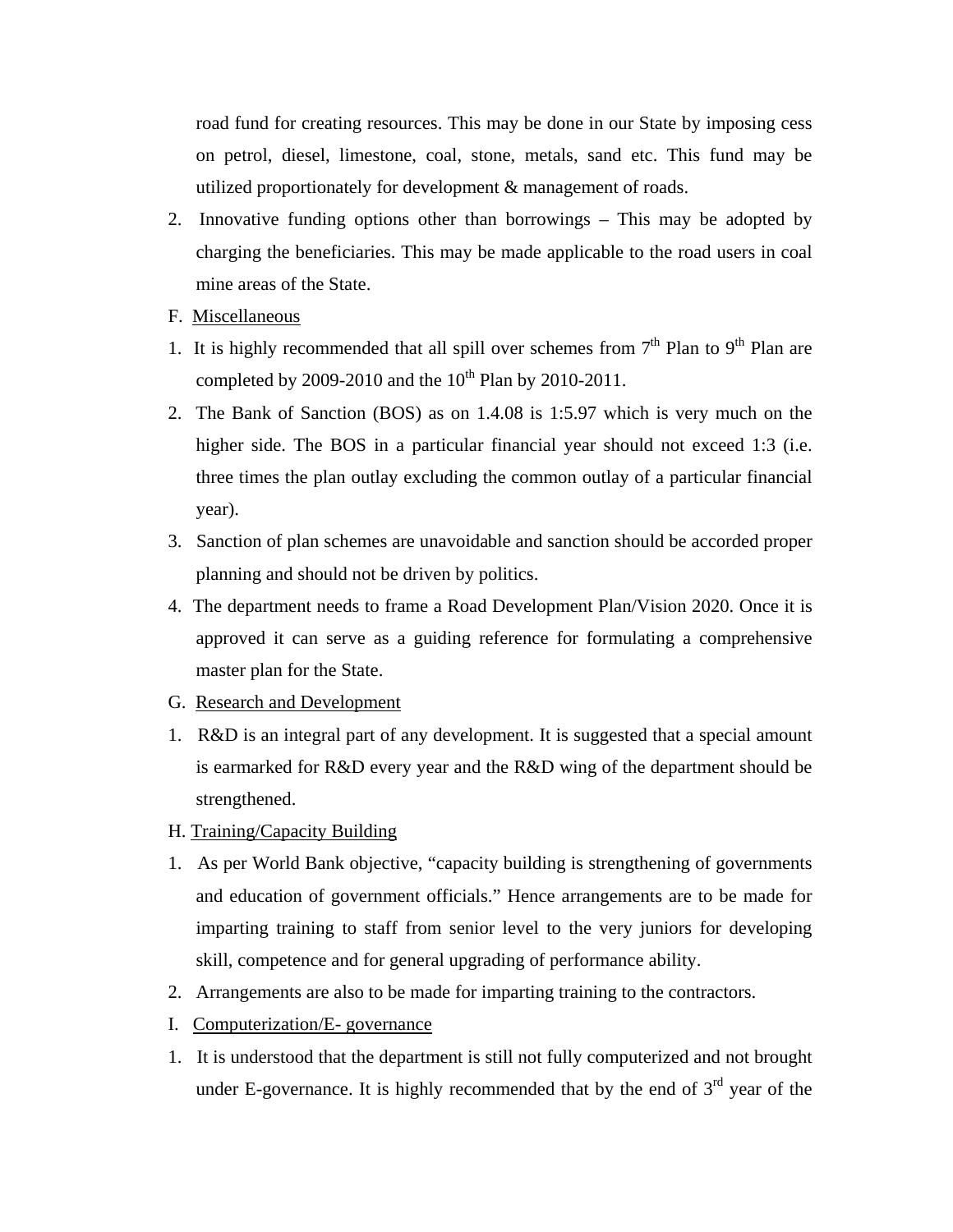$11<sup>th</sup>$  Plan this is done. Sufficient budget provision may be made in the financial year 2009-2010 for the same.

## **TRANSPORT – AIR CONNECTIVITY AND RAIL CONNECTIVITY**

- A. Air Connectivity
- 1. It is the recommendation of the working group set up for the  $11<sup>th</sup>$  Planning Commission, Government of India, that expansion/modification of some existing airports be taken up in North Eastern Region to make them operational for scheduled flights. Hence it is recommended that:
- a) Extension/Improvement of Umroi airport, Ri Bhoi district is completed during 11<sup>th</sup> Plan period.
- b) Extension/Improvement of Baljek airport, West Garo hills district is also completed during  $11<sup>th</sup>$  Plan period.
- c) The private sector is playing a crucial role in the development of airline and airport sector. Hence the private sector may be encouraged to assist in the expansion/improvement and development of the aforesaid airports and air transport services.
- 2. Construction of all the helipads (7 nos.) except Shillong may be completed on top priority by the end of the  $4<sup>th</sup>$  year of the 11<sup>th</sup> Plan. Construction of the helipad at Shillong may be completed by 2009-2010.
- B. Railway Connectivity
- 1. The newly constructed railway track from Guwahati to Bongaigaon via Goalpara is in operation. Some superfast long distance trains (Purvachal Sampark Kranti Express, Saraighat Express, Garibrath Express) to New Delhi and Kolkata are now travelling via this route. It is the demand of the students studying outside the State/region, business community, CRPF/BSF personnel and the general people of the three districts of the Garo hills that these trains are given stoppage at Krishnai (gateway of the Garo hill districts) for at least two minutes.
- 2. Since the detail survey by the Northern Frontier Railway has already been completed for the following projects: Dudhnoi to Mendipathar and Azara to Byrnihat, it is suggested that the works are commenced without delay. It is also